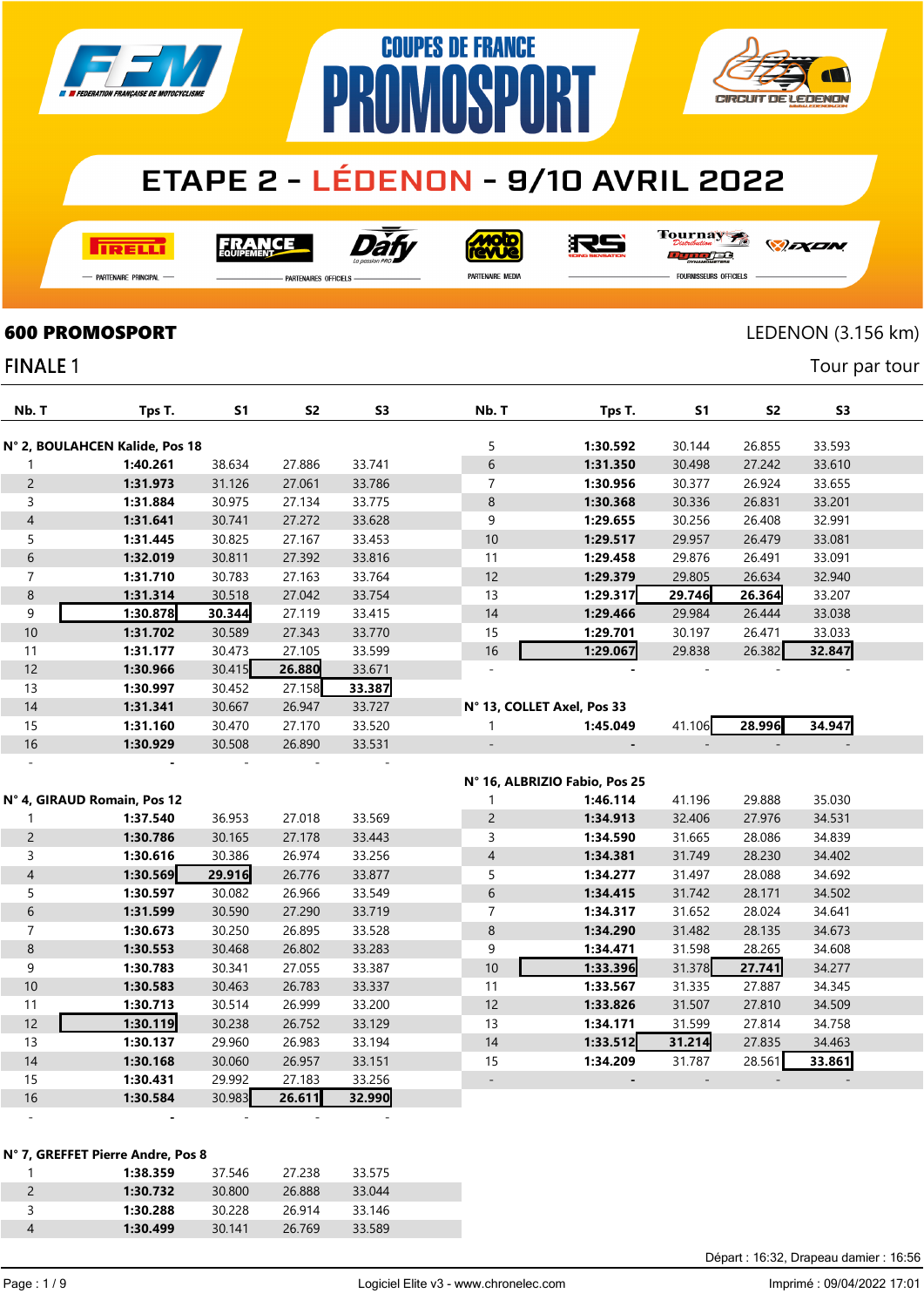

# PR **AMASPART**



### **ETAPE 2 - LÉDENON - 9/10 AVRIL 2022**

**COUPES DE FRANCE** 

**I तत्वच**र्च

Dàt **FRANCE** 

**Moto**<br>AVVe

RS

Tournay ra

*DEXEN* 

- Partenaire Principal

**FINALE 1** 

**PARTENAIRES OFFICIELS** 

PARTENAIRE MEDIA

FOURNISSEURS OFFICIELS

### **600 PROMOSPORT** LEDENON (3.156 km)

Tour par tour

| Nb. T          | Tps T.                               | <b>S1</b> | S <sub>2</sub> | S3     | Nb. T                       | Tps T.                             | S1     | S <sub>2</sub> | S <sub>3</sub> |  |
|----------------|--------------------------------------|-----------|----------------|--------|-----------------------------|------------------------------------|--------|----------------|----------------|--|
|                | N° 17, BELCASTRO Christopher, Pos 22 |           |                |        | 5                           | Pit In                             | 32.903 | 28.694         | 33.771         |  |
| $\mathbf{1}$   | 1:44.709                             | 41.098    | 28.871         | 34.740 |                             |                                    |        |                |                |  |
| $\overline{c}$ | 1:33.622                             | 31.406    | 27.739         | 34.477 |                             |                                    |        |                |                |  |
| 3              | 1:34.006                             | 31.528    | 27.695         | 34.783 | N° 22, REAUX Florian, Pos 6 |                                    |        |                |                |  |
| $\overline{4}$ | 1:32.326                             | 31.012    | 27.291         | 34.023 |                             | 1:35.395                           | 36.075 | 26.410         | 32.910         |  |
| 5              | 1:34.951                             | 31.417    | 27.377         | 36.157 | $\overline{c}$              | 1:28.717                           | 29.882 | 26.141         | 32.694         |  |
| 6              | 1:33.447                             | 31.360    | 27.734         | 34.353 | 3                           | 1:28.661                           | 29.794 | 26.203         | 32.664         |  |
| $\overline{7}$ | 1:33.255                             | 31.431    | 27.398         | 34.426 | $\overline{4}$              | 1:28.907                           | 29.864 | 26.347         | 32.696         |  |
| $\bf 8$        | 1:33.060                             | 31.422    | 27.602         | 34.036 | 5                           | 1:28.650                           | 29.741 | 26.089         | 32.820         |  |
| 9              | 1:32.411                             | 31.023    | 27.166         | 34.222 | 6                           | 1:28.698                           | 29.613 | 26.396         | 32.689         |  |
| 10             | 1:33.070                             | 31.370    | 27.408         | 34.292 | 7                           | 1:33.480                           | 30.224 | 28.085         | 35.171         |  |
| 11             | 1:32.647                             | 31.166    | 27.373         | 34.108 | $\,8\,$                     | 1:30.592                           | 30.539 | 26.806         | 33.247         |  |
| 12             | 1:32.051                             | 30.972    | 27.107         | 33.972 | 9                           | 1:29.428                           | 30.051 | 26.438         | 32.939         |  |
| 13             | 1:31.527                             | 30.806    | 26.899         | 33.822 | 10                          | 1:29.163                           | 29.961 | 26.372         | 32.830         |  |
| 14             | 1:32.604                             | 31.225    | 27.309         | 34.070 | 11                          | 1:29.025                           | 30.219 | 26.061         | 32.745         |  |
| 15             | 1:32.187                             | 30.975    | 27.449         | 33.763 | 12                          | 1:28.388                           | 29.509 | 26.136         | 32.743         |  |
| $16\,$         | 1:31.323                             | 30.862    | 26.845         | 33.616 | 13                          | 1:29.749                           | 29.755 | 27.138         | 32.856         |  |
|                |                                      |           |                |        | 14                          | 1:29.091                           | 29.875 | 26.287         | 32.929         |  |
|                |                                      |           |                |        | 15                          | 1:29.259                           | 29.889 | 26.378         | 32.992         |  |
|                | N° 18, BOURDIN Thomas, Pos 19        |           |                |        | $16$                        | 1:29.916                           | 29.819 | 27.009         | 33.088         |  |
| $\mathbf{1}$   | 1:41.783                             | 39.797    | 28.059         | 33.927 |                             |                                    |        |                |                |  |
| $\overline{c}$ | 1:32.696                             | 31.303    | 27.559         | 33.834 |                             |                                    |        |                |                |  |
| 3              | 1:32.077                             | 31.147    | 27.156         | 33.774 |                             | N° 24, DI GREGORIO Patrice, Pos 16 |        |                |                |  |
| $\overline{4}$ | 1:31.612                             | 30.691    | 27.188         | 33.733 | 1                           | 1:42.429                           | 40.417 | 28.635         | 33.377         |  |
| 5              | 1:31.163                             | 30.755    | 26.771         | 33.637 | $\overline{c}$              | 1:30.556                           | 30.275 | 27.002         | 33.279         |  |
| 6              | 1:31.282                             | 30.883    | 26.890         | 33.509 | 3                           | 1:29.402                           | 29.681 | 26.549         | 33.172         |  |
| $\overline{7}$ | 1:31.441                             | 30.855    | 26.909         | 33.677 | $\overline{4}$              | 1:29.780                           | 29.767 | 26.489         | 33.524         |  |
| $\bf 8$        | 1:30.640                             | 30.656    | 26.596         | 33.388 | 5                           | 1:30.275                           | 30.138 | 26.459         | 33.678         |  |
| 9              | 1:30.870                             | 30.602    | 26.867         | 33.401 | $\,$ 6 $\,$                 | 1:31.373                           | 30.279 | 26.951         | 34.143         |  |
| $10$           | 1:31.377                             | 30.618    | 26.962         | 33.797 | 7                           | 1:31.026                           | 30.239 | 26.853         | 33.934         |  |
| 11             | 1:31.906                             | 30.999    | 27.416         | 33.491 | $\,8\,$                     | 1:30.674                           | 30.374 | 26.824         | 33.476         |  |
| 12             | 1:30.362                             | 30.321    | 26.755         | 33.286 | 9                           | 1:30.692                           | 30.147 | 26.746         | 33.799         |  |
| 13             | 1:31.071                             | 30.743    | 26.858         | 33.470 | 10                          | 1:30.768                           | 30.089 | 26.854         | 33.825         |  |
| 14             | 1:31.113                             | 30.694    | 26.671         | 33.748 | 11                          | 1:30.667                           | 30.129 | 26.992         | 33.546         |  |
| 15             | 1:31.409                             | 30.777    | 26.807         | 33.825 | 12                          | 1:30.290                           | 29.962 | 26.672         | 33.656         |  |
| 16             | 1:30.733                             | 30.540    | 26.597         | 33.596 | 13                          | 1:30.359                           | 30.121 | 26.593         | 33.645         |  |
|                |                                      |           |                |        | $14$                        | 1:31.366                           | 30.797 | 26.994         | 33.575         |  |
|                |                                      |           |                |        | 15                          | 1:30.075                           | 29.857 | 26.741         | 33.477         |  |
|                | N° 20, GALAIS Florian, Pos 31        |           |                |        | $16\,$                      | 1:31.236                           | 30.069 | 27.244         | 33.923         |  |
| $\mathbf{1}$   | 1:45.999                             | 41.335    | 29.274         | 35.390 |                             |                                    |        |                |                |  |
| $\overline{c}$ | 1:36.093                             | 32.769    | 28.168         | 35.156 |                             |                                    |        |                |                |  |
| 3              | 1:35.151                             | 31.846    | 27.933         | 35.372 |                             |                                    |        |                |                |  |
| $\overline{4}$ | 1:36.800                             | 32.358    | 28.223         | 36.219 |                             |                                    |        |                |                |  |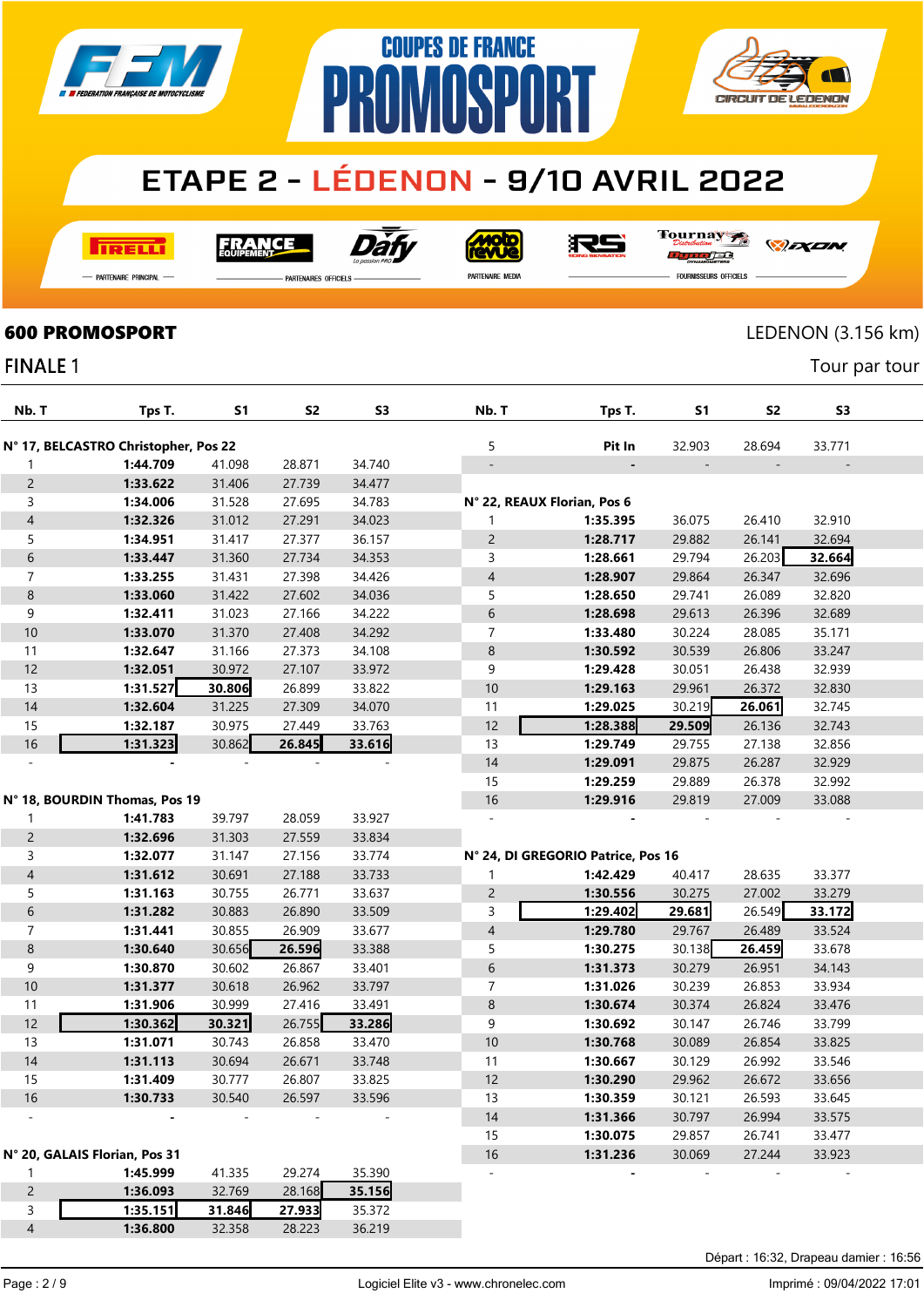

**COUPES DE FRANCE** 

**AMASPART** 

**I तत्वच**र्च

Dat **FRANCE** 

**Moto** 

RS

Tournay ra

*DEXEN* 

**CIRCUIT DE LEDENON** 

- Partenaire Principal

**PARTENAIRES OFFICIELS** 

PR

PARTENAIRE MEDIA

FOURNISSEURS OFFICIELS

**600 PROMOSPORT** LEDENON (3.156 km)

Tour par tour

#### **FINALE 1**

| Nb. T                     | Tps T.                      | S1     | S <sub>2</sub> | S <sub>3</sub> | Nb. T                     | Tps T.                       | <b>S1</b> | S <sub>2</sub> | S3     |  |
|---------------------------|-----------------------------|--------|----------------|----------------|---------------------------|------------------------------|-----------|----------------|--------|--|
| N° 27, ERUAM Cyril, Pos 3 |                             |        |                |                | 6                         | 1:31.526                     | 30.920    | 27.308         | 33.298 |  |
| 1                         | 1:33.424                    | 34.583 | 26.066         | 32.775         | $\overline{7}$            | 1:30.892                     | 30.452    | 26.732         | 33.708 |  |
| $\overline{c}$            | 1:28.186                    | 29.361 | 26.417         | 32.408         | 8                         | 1:30.233                     | 30.237    | 26.646         | 33.350 |  |
| 3                         | 1:28.578                    | 29.339 | 26.285         | 32.954         | 9                         | 1:30.539                     | 30.381    | 26.743         | 33.415 |  |
| $\overline{\mathcal{L}}$  | 1:28.114                    | 29.099 | 25.930         | 33.085         | 10                        | 1:28.723                     | 29.775    | 26.233         | 32.715 |  |
| 5                         | 1:28.425                    | 29.522 | 26.148         | 32.755         | 11                        | 1:29.250                     | 29.896    | 26.226         | 33.128 |  |
| 6                         | 1:28.210                    | 29.375 | 26.263         | 32.572         | 12                        | 1:29.950                     | 30.289    | 26.424         | 33.237 |  |
| $\overline{7}$            | 1:27.879                    | 29.268 | 26.188         | 32.423         | 13                        | 1:28.216                     | 29.600    | 25.967         | 32.649 |  |
| 8                         | 1:28.439                    | 29.419 | 26.231         | 32.789         | 14                        | 1:29.483                     | 29.681    | 25.936         | 33.866 |  |
| 9                         | 1:28.918                    | 29.856 | 26.284         | 32.778         | 15                        | 1:29.615                     | 30.298    | 26.355         | 32.962 |  |
| 10                        | 1:28.608                    | 29.577 | 26.228         | 32.803         | 16                        | 1:29.532                     | 30.018    | 26.240         | 33.274 |  |
| 11                        | 1:29.477                    | 29.528 | 25.989         | 33.960         | $\overline{a}$            |                              |           |                |        |  |
| 12                        | 1:28.992                    | 29.681 | 26.352         | 32.959         |                           |                              |           |                |        |  |
| 13                        | 1:27.731                    | 29.384 | 25.957         | 32.390         |                           | N° 41, MARMION Damien, Pos 5 |           |                |        |  |
| 14                        | 1:28.967                    | 30.053 | 26.176         | 32.738         | 1                         | 1:34.633                     | 35.551    | 26.303         | 32.779 |  |
| 15                        | 1:29.733                    | 29.744 | 26.581         | 33.408         | $\overline{c}$            | 1:28.818                     | 29.666    | 26.448         | 32.704 |  |
| 16                        | 1:29.480                    | 29.833 | 26.610         | 33.037         | 3                         | 1:28.568                     | 29.704    | 26.314         | 32.550 |  |
|                           |                             |        |                |                | $\overline{\mathcal{L}}$  | 1:28.256                     | 29.519    | 26.184         | 32.553 |  |
|                           |                             |        |                |                | 5                         | 1:28.481                     | 29.499    | 26.410         | 32.572 |  |
|                           | N° 34, SUDUL Jeremy, Pos 24 |        |                |                | 6                         | 1:28.465                     | 29.655    | 26.043         | 32.767 |  |
| 1                         | 1:47.542                    | 42.048 | 29.654         | 35.840         | $\overline{7}$            | 1:28.440                     | 29.435    | 26.427         | 32.578 |  |
| $\overline{c}$            | 1:35.439                    | 32.340 | 28.631         | 34.468         | 8                         | 1:29.485                     | 30.000    | 26.242         | 33.243 |  |
| 3                         | 1:35.451                    | 31.877 | 28.268         | 35.306         | 9                         | 1:28.473                     | 29.479    | 26.213         | 32.781 |  |
| $\overline{\mathcal{L}}$  | 1:35.687                    | 32.431 | 28.454         | 34.802         | 10                        | 1:29.043                     | 29.842    | 26.435         | 32.766 |  |
| 5                         | 1:34.292                    | 31.687 | 28.127         | 34.478         | 11                        | 1:28.459                     | 29.610    | 26.197         | 32.652 |  |
| 6                         | 1:33.713                    | 31.473 | 27.679         | 34.561         | 12                        | 1:29.574                     | 30.062    | 26.719         | 32.793 |  |
| 7                         | 1:35.549                    | 32.205 | 28.229         | 35.115         | 13                        | 1:28.841                     | 29.872    | 26.186         | 32.783 |  |
| 8                         | 1:33.253                    | 31.198 | 27.458         | 34.597         | 14                        | 1:29.277                     | 29.938    | 26.382         | 32.957 |  |
| 9                         | 1:33.394                    | 31.237 | 27.832         | 34.325         | 15                        | 1:29.522                     | 30.120    | 26.392         | 33.010 |  |
| $10$                      | 1:32.844                    | 31.197 | 27.457         | 34.190         | 16                        | 1:31.606                     | 29.950    | 26.780         | 34.876 |  |
| 11                        | 1:33.370                    | 31.421 | 27.648         | 34.301         |                           |                              |           |                |        |  |
| 12                        | 1:33.103                    | 31.402 | 27.417         | 34.284         |                           |                              |           |                |        |  |
| 13                        | 1:32.856                    | 31.149 | 27.386         | 34.321         | N° 42, VASTA Noan, Pos 32 |                              |           |                |        |  |
| 14                        | 1:32.472                    | 30.900 | 27.268         | 34.304         | 1                         | 1:32.413                     | 34.043    | 26.092         | 32.278 |  |
| 15                        | 1:32.981                    | 31.231 | 27.460         | 34.290         |                           |                              |           |                |        |  |
|                           |                             |        |                |                |                           |                              |           |                |        |  |

|  |  |  | N° 38, MICHAUT Yann, Pos 9 |  |  |  |
|--|--|--|----------------------------|--|--|--|
|--|--|--|----------------------------|--|--|--|

|   | 1:38.042 | 37.328 | 26.969 | 33.745 |  |
|---|----------|--------|--------|--------|--|
|   | 1:30.622 | 30 192 | 27,001 | 33429  |  |
|   | 1:30.641 | 30.388 | 26.960 | 33 293 |  |
| 4 | 1:30.546 | 30.006 | 26.689 | 33.851 |  |
|   | 1:30.944 | 30.086 | 27 128 | 33.730 |  |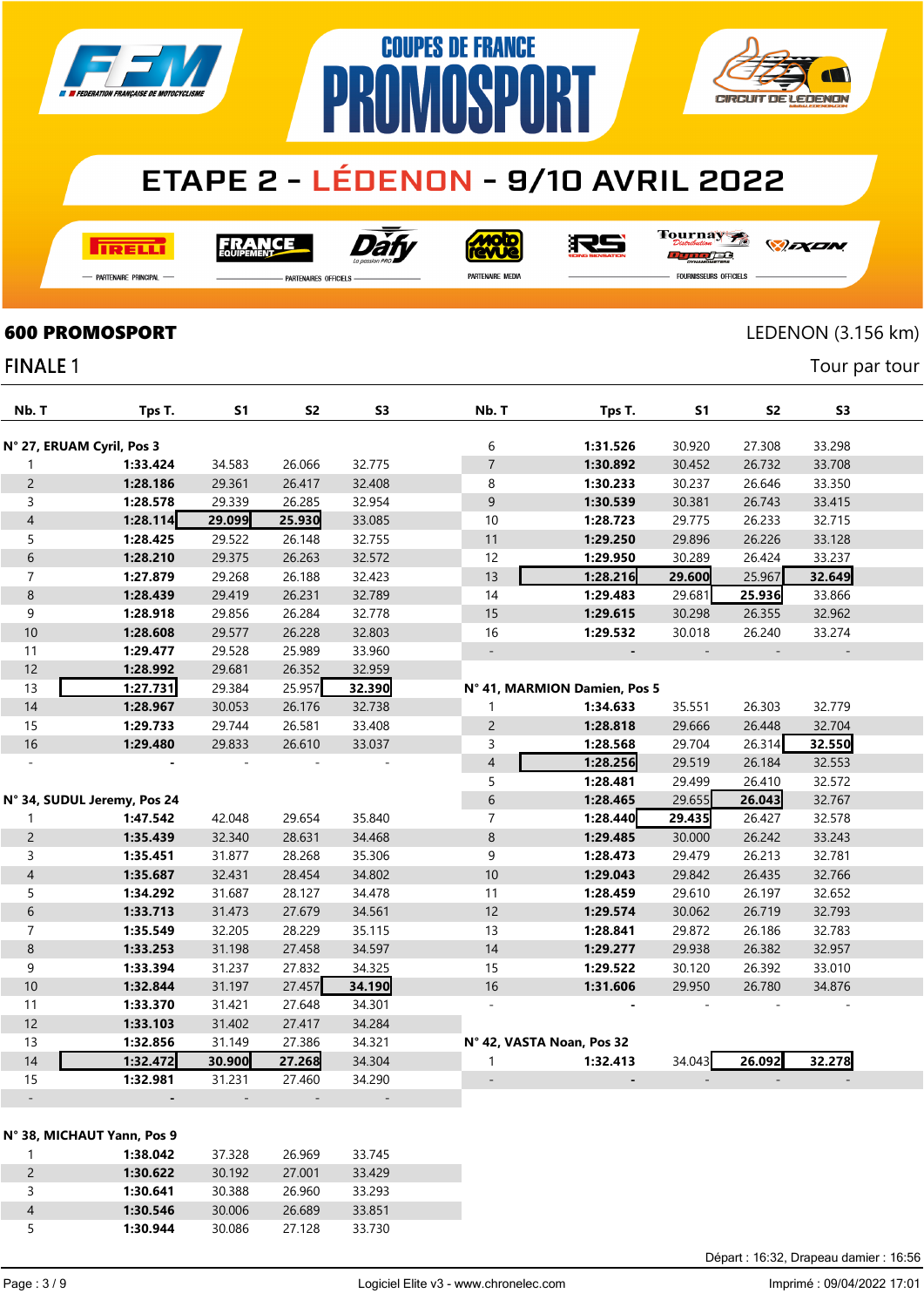

**COUPES DE FRANCE** 

**PROMOSPORT** 

**I तत्वच**र्च

Dăf **FRANCE** 

**Moto**<br>AVUe

RS

Tournay n <del>n i</del>

*DEXEN* orse

- Partenaire Principal

**PARTENAIRES OFFICIELS** 

PARTENAIRE MEDIA

**FOURNISSEURS OFFICIELS** 

**600 PROMOSPORT** LEDENON (3.156 km)

**AT** 

**CIRCUIT DE LEDENON** 

Tour par tour

#### **FINALE 1**

| Nb. T                    | Tps T.                         | <b>S1</b> | S <sub>2</sub> | S3                       | Nb. T                    | Tps T.   | S1     | S2     | S3     |  |
|--------------------------|--------------------------------|-----------|----------------|--------------------------|--------------------------|----------|--------|--------|--------|--|
|                          | N° 44, VERMI Jeffrey, Pos 28   |           |                |                          | 7                        | 1:28.556 | 29.407 | 26.335 | 32.814 |  |
|                          | 1:47.046                       | 41.732    | 29.975         | 35.339                   | $\bf 8$                  | 1:29.127 | 29.599 | 26.529 | 32.999 |  |
| 1                        | 1:37.217                       |           | 29.147         | 35.397                   |                          |          |        |        |        |  |
| $\overline{c}$           |                                | 32.673    |                |                          | 9                        | 1:28.854 | 29.354 | 26.341 | 33.159 |  |
| $\mathsf{3}$             | 1:36.875                       | 32.457    | 28.807         | 35.611                   | $10\,$                   | 1:28.660 | 29.567 | 26.463 | 32.630 |  |
| $\overline{4}$           | 1:36.004                       | 32.168    | 28.839         | 34.997                   | 11                       | 1:28.967 | 29.525 | 26.531 | 32.911 |  |
| 5                        | 1:36.274                       | 32.114    | 28.769         | 35.391                   | 12                       | 1:29.419 | 29.890 | 26.550 | 32.979 |  |
| $\boldsymbol{6}$         | 1:36.912                       | 32.521    | 28.988         | 35.403                   | 13                       | 1:29.197 | 29.797 | 26.455 | 32.945 |  |
| $\overline{7}$           | 1:36.738                       | 32.485    | 28.833         | 35.420                   | 14                       | 1:29.469 | 29.926 | 26.518 | 33.025 |  |
| $\bf 8$                  | 1:37.093                       | 32.530    | 29.059         | 35.504                   | 15                       | 1:29.246 | 29.825 | 26.602 | 32.819 |  |
| 9                        | 1:37.168                       | 32.702    | 29.110         | 35.356                   | $16$                     | 1:28.910 | 29.704 | 26.616 | 32.590 |  |
| 10                       | 1:36.850                       | 32.367    | 29.101         | 35.382                   | $\sim$                   |          |        |        |        |  |
| 11                       | 1:36.726                       | 32.427    | 28.928         | 35.371                   |                          |          |        |        |        |  |
| 12                       | 1:36.314                       | 32.322    | 29.126         | 34.866                   | N° 49, BOS Simon, Pos 26 |          |        |        |        |  |
| 13                       | 1:37.094                       | 33.001    | 29.010         | 35.083                   | 1                        | 1:44.503 | 40.119 | 28.819 | 35.565 |  |
| 14                       | 1:36.732                       | 32.647    | 28.583         | 35.502                   | $\overline{c}$           | 1:35.017 | 32.343 | 28.032 | 34.642 |  |
| 15                       | 1:37.230                       | 32.682    | 29.203         | 35.345                   | 3                        | 1:34.140 | 31.715 | 27.737 | 34.688 |  |
| $\Box$                   |                                |           |                | $\overline{\phantom{a}}$ | 4                        | 1:34.298 | 31.711 | 27.761 | 34.826 |  |
|                          |                                |           |                |                          | 5                        | 1:33.798 | 31.424 | 27.758 | 34.616 |  |
|                          | N° 46, LENEVEU Mickael, Pos 29 |           |                |                          | 6                        | 1:34.127 | 31.808 | 27.764 | 34.555 |  |
| 1                        | 1:48.339                       | 42.267    | 29.998         | 36.074                   | 7                        | 1:34.317 | 31.665 | 27.975 | 34.677 |  |
| $\overline{c}$           | 1:37.525                       | 33.172    | 28.667         | 35.686                   | 8                        | 1:33.957 | 31.556 | 27.920 | 34.481 |  |
| 3                        | 1:37.172                       | 32.672    | 28.796         | 35.704                   | 9                        | 1:34.525 | 31.476 | 28.060 | 34.989 |  |
| $\overline{\mathcal{L}}$ | 1:36.847                       | 32.583    | 28.647         | 35.617                   | 10                       | 1:34.774 | 31.982 | 28.077 | 34.715 |  |
| 5                        | 1:36.849                       | 32.777    | 28.650         | 35.422                   | 11                       | 1:34.886 | 32.021 | 28.172 | 34.693 |  |
| $\boldsymbol{6}$         | 1:37.226                       | 32.779    | 28.797         | 35.650                   | 12                       | 1:34.857 | 32.432 | 27.804 | 34.621 |  |
| $\overline{7}$           | 1:36.244                       | 32.421    | 28.474         | 35.349                   | 13                       | 1:34.980 | 32.207 | 28.035 | 34.738 |  |
| $\bf 8$                  | 1:35.778                       | 32.184    | 28.293         | 35.301                   | $14$                     | 1:36.414 | 32.063 | 28.707 | 35.644 |  |
| 9                        | 1:36.003                       | 32.207    | 28.256         | 35.540                   | 15                       | 1:35.623 | 31.860 | 28.483 | 35.280 |  |
| $10$                     | 1:36.793                       | 32.133    | 29.029         | 35.631                   | $\overline{\phantom{a}}$ |          |        |        |        |  |
| 11                       | 1:36.685                       | 32.396    | 28.480         | 35.809                   |                          |          |        |        |        |  |
| 12                       | 1:36.934                       | 32.111    | 28.946         | 35.877                   |                          |          |        |        |        |  |
| 13                       | 1:35.766                       | 32.249    | 28.517         | 35.000                   |                          |          |        |        |        |  |
| $14$                     | 1:37.283                       | 33.175    | 28.485         | 35.623                   |                          |          |        |        |        |  |
| 15                       | 1:37.555                       | 32.593    | 29.177         | 35.785                   |                          |          |        |        |        |  |
| $\overline{\phantom{a}}$ |                                |           |                |                          |                          |          |        |        |        |  |
|                          |                                |           |                |                          |                          |          |        |        |        |  |
|                          | N° 47, CARRIE Vincent, Pos 4   |           |                |                          |                          |          |        |        |        |  |
| 1                        | 1:33.986                       | 35.012    | 26.209         | 32.765                   |                          |          |        |        |        |  |
|                          | 4.20.52                        | 20.225    |                | $26645$ $22556$          |                          |          |        |        |        |  |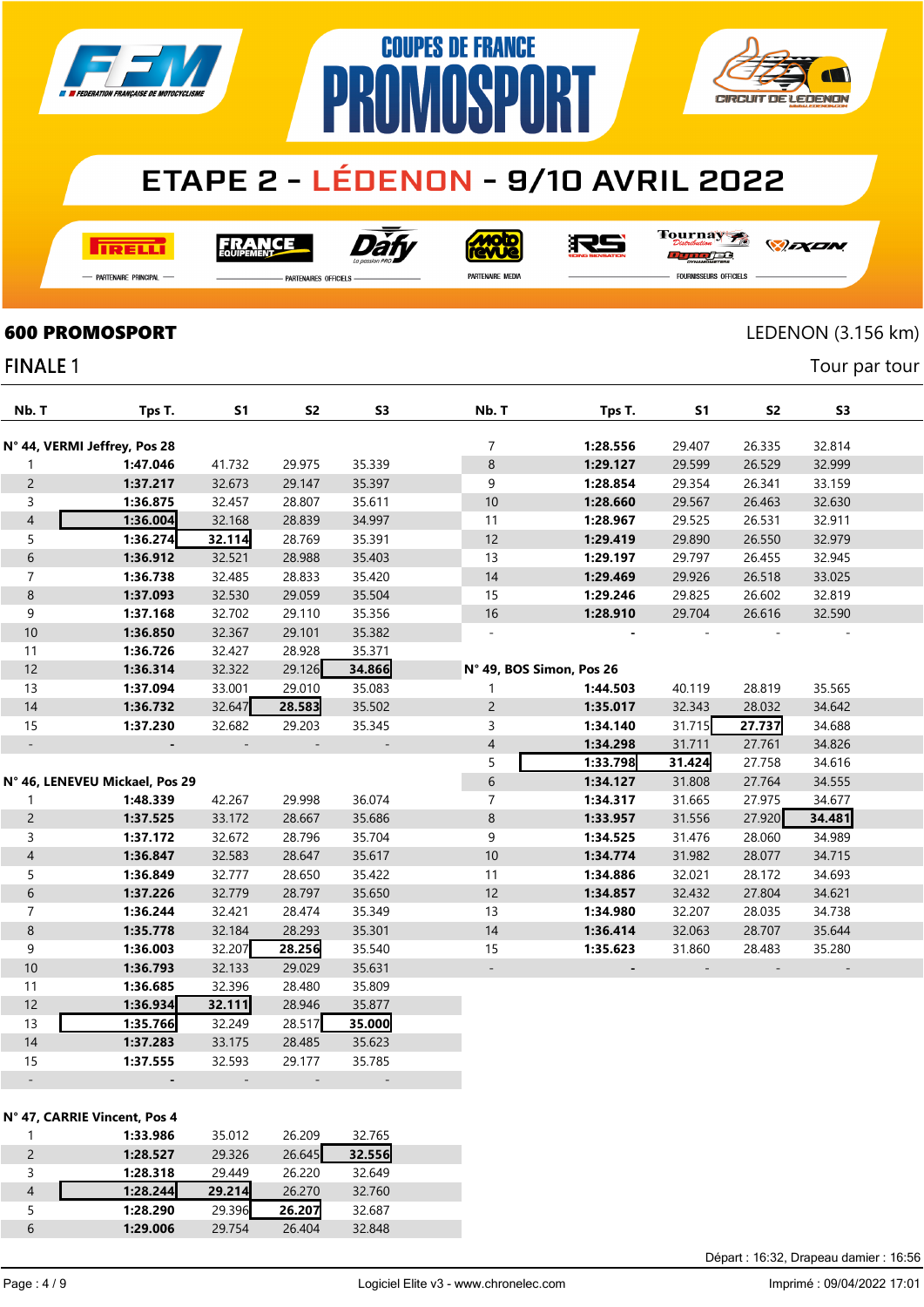

**COUPES DE FRANCE** 

**NMNSP** 

**I तत्वच**र्च

Dat **FRANCE** 

**Molo**<br>AVVe

RS

Tournay JEG

*DEXEN* 

**CIRCUIT DE LEDENON** 

- Partenaire Principal

**FINALE 1** 

**PARTENAIRES OFFICIELS** 

PR

PARTENAIRE MEDIA

FOURNISSEURS OFFICIELS

#### **600 PROMOSPORT** LEDENON (3.156 km)

 $\overline{\mathcal{N}}$ 

Tour par tour

| Nb. T          | Tps T.                         | <b>S1</b> | S <sub>2</sub> | S <sub>3</sub> | Nb. T          | Tps T.                          | S1     | S <sub>2</sub> | S3     |  |
|----------------|--------------------------------|-----------|----------------|----------------|----------------|---------------------------------|--------|----------------|--------|--|
|                | N° 51, BELLAIRE Tom, Pos 10    |           |                |                | 5              | 1:28.298                        | 29.438 | 26.151         | 32.709 |  |
| 1              | 1:36.720                       | 36.720    | 26.879         | 33.121         | 6              | 1:27.998                        | 29.290 | 26.229         | 32.479 |  |
| $\overline{c}$ | 1:30.932                       | 30.258    | 27.172         | 33.502         | $\overline{7}$ | 1:27.561                        | 29.375 | 25.942         | 32.244 |  |
| 3              | 1:30.577                       | 30.424    | 27.000         | 33.153         | $\bf 8$        | 1:28.129                        | 29.421 | 26.200         | 32.508 |  |
| $\overline{4}$ | 1:30.782                       | 30.281    | 26.940         | 33.561         | 9              | 1:28.208                        | 29.585 | 26.024         | 32.599 |  |
| 5              | 1:30.889                       | 30.296    | 26.970         | 33.623         | $10$           | 1:28.709                        | 29.575 | 26.671         | 32.463 |  |
| 6              | 1:32.053                       | 31.073    | 27.406         | 33.574         | 11             | 1:28.320                        | 29.376 | 25.991         | 32.953 |  |
| $\overline{7}$ | 1:30.896                       | 30.503    | 26.863         | 33.530         | 12             | 1:30.241                        | 29.221 | 26.192         | 34.828 |  |
| 8              | 1:30.787                       | 30.824    | 26.792         | 33.171         | 13             | 1:27.429                        | 29.311 | 25.918         | 32.200 |  |
| 9              | 1:30.478                       | 30.494    | 26.667         | 33.317         | 14             | 1:28.442                        | 29.699 | 26.198         | 32.545 |  |
| $10$           | 1:30.372                       | 30.307    | 26.920         | 33.145         | 15             | 1:27.696                        | 29.477 | 26.088         | 32.131 |  |
| 11             | 1:29.826                       | 30.118    | 26.759         | 32.949         | $16$           | 1:27.430                        | 29.366 | 25.816         | 32.248 |  |
| 12             | 1:29.222                       | 30.087    | 26.290         | 32.845         |                |                                 |        |                |        |  |
| 13             | 1:28.903                       | 29.905    | 26.302         | 32.696         |                |                                 |        |                |        |  |
| $14$           | 1:29.652                       | 29.931    | 26.626         | 33.095         |                | N° 67, WALTZ Christophe, Pos 13 |        |                |        |  |
| 15             | 1:31.662                       | 30.135    | 27.436         | 34.091         | 1              | 1:39.837                        | 38.693 | 27.449         | 33.695 |  |
| $16$           | 1:31.294                       | 30.539    | 27.069         | 33.686         | $\overline{c}$ | 1:31.517                        | 31.176 | 27.037         | 33.304 |  |
|                |                                |           |                |                | 3              | 1:30.167                        | 30.244 | 26.645         | 33.278 |  |
|                |                                |           |                |                | $\overline{4}$ | 1:30.202                        | 30.078 | 26.630         | 33.494 |  |
|                | N° 53, PELTIER Jordan, Pos 15  |           |                |                | 5              | 1:30.943                        | 30.635 | 26.971         | 33.337 |  |
| 1              | 1:39.262                       | 38.424    | 27.358         | 33.480         | 6              | 1:31.177                        | 30.428 | 27.020         | 33.729 |  |
| $\overline{c}$ | 1:31.080                       | 31.018    | 26.910         | 33.152         | $\overline{7}$ | 1:30.829                        | 30.438 | 26.849         | 33.542 |  |
| 3              | 1:30.350                       | 30.234    | 26.809         | 33.307         | $\,8\,$        | 1:30.294                        | 30.141 | 26.659         | 33.494 |  |
| $\overline{4}$ | 1:30.391                       | 30.003    | 26.858         | 33.530         | 9              | 1:30.577                        | 30.533 | 26.514         | 33.530 |  |
| 5              | 1:30.302                       | 30.413    | 26.703         | 33.186         | $10$           | 1:30.614                        | 30.581 | 26.706         | 33.327 |  |
| 6              | 1:31.600                       | 30.678    | 27.300         | 33.622         | 11             | 1:30.446                        | 30.449 | 26.747         | 33.250 |  |
| $\overline{7}$ | 1:30.713                       | 30.476    | 26.844         | 33.393         | 12             | 1:30.394                        | 30.549 | 26.589         | 33.256 |  |
| 8              | 1:30.777                       | 30.589    | 26.777         | 33.411         | 13             | 1:30.682                        | 30.121 | 26.784         | 33.777 |  |
| 9              | 1:30.529                       | 30.334    | 26.669         | 33.526         | 14             | 1:30.435                        | 30.385 | 26.775         | 33.275 |  |
| $10$           | 1:30.276                       | 30.469    | 26.620         | 33.187         | 15             | 1:30.340                        | 30.071 | 26.817         | 33.452 |  |
| 11             | 1:30.637                       | 30.647    | 26.636         | 33.354         | $16$           | 1:30.837                        | 30.607 | 26.893         | 33.337 |  |
| 12             | 1:30.112                       | 30.565    | 26.567         | 32.980         |                |                                 |        |                |        |  |
| 13             | 1:31.280                       | 30.397    | 26.823         | 34.060         |                |                                 |        |                |        |  |
| 14             | 1:30.160                       | 30.316    | 26.577         | 33.267         |                |                                 |        |                |        |  |
| 15             | 1:30.669                       | 30.261    | 26.987         | 33.421         |                |                                 |        |                |        |  |
| 16             | 1:32.142                       | 31.087    | 27.490         | 33.565         |                |                                 |        |                |        |  |
|                |                                |           |                |                |                |                                 |        |                |        |  |
|                | N° 66, BLANCHARD Illies, Pos 1 |           |                |                |                |                                 |        |                |        |  |
| 1              | 1:34.381                       | 35.343    | 26.058         | 32.980         |                |                                 |        |                |        |  |
| $\overline{2}$ | 1:28.403                       | 29.332    | 26.533         | 32.538         |                |                                 |        |                |        |  |
| 3              | 1:28.408                       | 29.520    | 26.052         | 32.836         |                |                                 |        |                |        |  |

1:28.071 29.208 26.119 32.744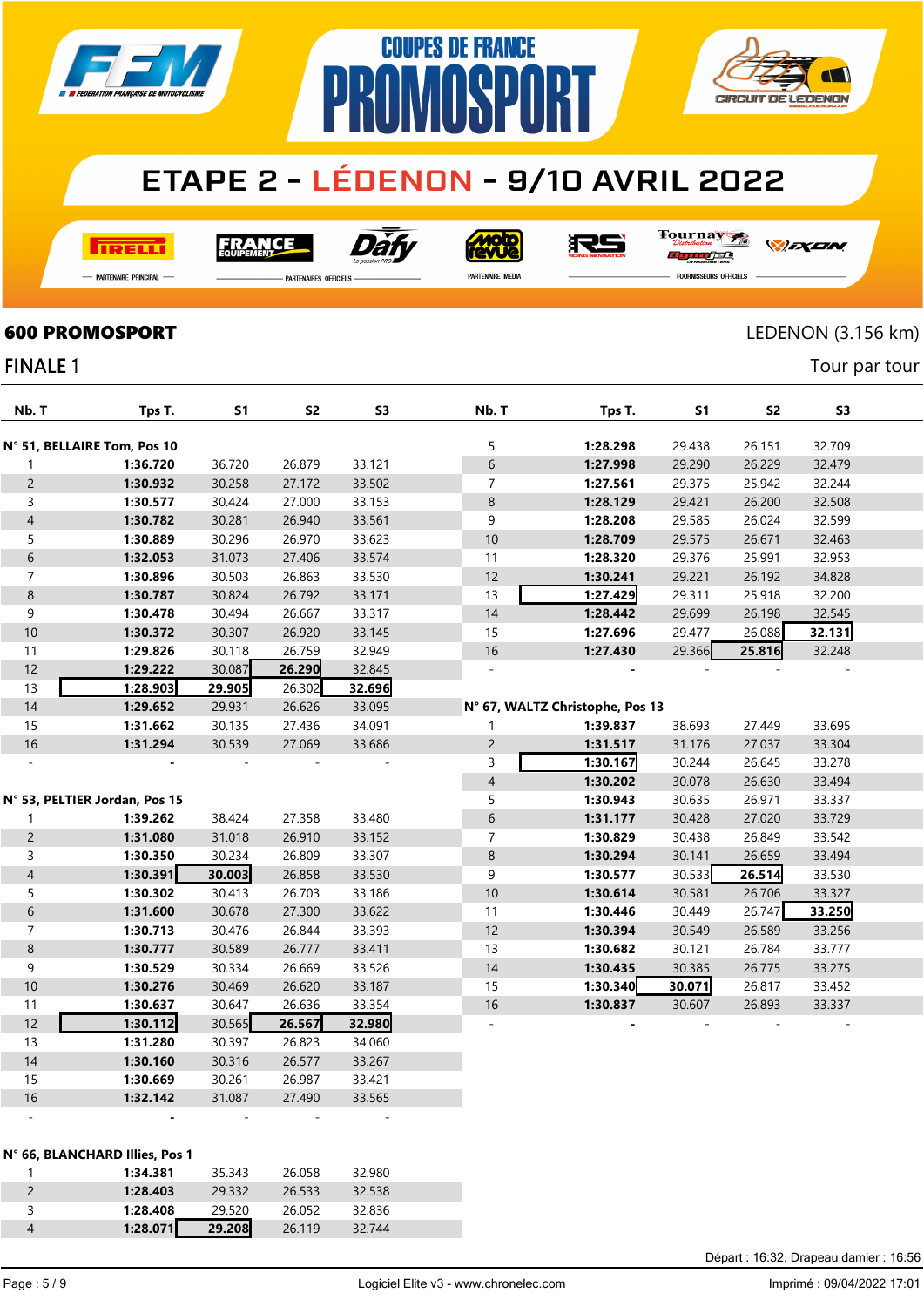

**COUPES DE FRANCE** 

**MARP** 

**TRELLI** 

Dăf **FRANCE** 



RS

Tournay

*DEXEN* 

**CIRCUIT DE LEDENON** 

- Partenaire Principal

**FINALE 1** 

**PARTENAIRES OFFICIELS** 

PR

PARTENAIRE MEDIA

ng ng se **FOURNISSEURS OFFICIELS** 

#### **600 PROMOSPORT** LEDENON (3.156 km)

**AVE** 

Tour par tour

| Nb. T            | Tps T.                           | S1       | S2     | S3     | Nb. T          | Tps T.                           | S1     | S2     | S3     |  |
|------------------|----------------------------------|----------|--------|--------|----------------|----------------------------------|--------|--------|--------|--|
|                  | N° 71, FONTEYRAUD Benoit, Pos 14 |          |        |        | 6              | 1:35.346                         | 32.091 | 27.909 | 35.346 |  |
| $\mathbf{1}$     | 1:39.050                         | 37.808   | 27.661 | 33.581 | $\overline{7}$ | 1:35.563                         | 32.350 | 28.171 | 35.042 |  |
| $\overline{2}$   | 1:31.756                         | 31.616   | 26.863 | 33.277 | 8              | 1:35.282                         | 31.931 | 28.154 | 35.197 |  |
| 3                | 1:30.284                         | 30.305   | 26.598 | 33.381 | 9              | 1:35.519                         | 32.301 | 28.326 | 34.892 |  |
| $\overline{4}$   | 1:30.178                         | 29.960   | 26.912 | 33.306 | 10             | 1:35.166                         | 32.023 | 28.128 | 35.015 |  |
| 5                | 1:30.418                         | 30.434   | 26.878 | 33.106 | 11             | 1:35.294                         | 32.091 | 28.396 | 34.807 |  |
| $\boldsymbol{6}$ | 1:31.433                         | 30.687   | 27.134 | 33.612 | 12             | 1:34.849                         | 32.112 | 27.768 | 34.969 |  |
| $\overline{7}$   | 1:30.755                         | 30.498   | 27.026 | 33.231 | 13             | 1:35.213                         | 32.376 | 28.016 | 34.821 |  |
| $\,8\,$          | 1:30.715                         | 30.613   | 26.736 | 33.366 | 14             | 1:35.658                         | 32.132 | 28.200 | 35.326 |  |
| 9                | 1:30.647                         | 30.524   | 26.739 | 33.384 | 15             | 1:36.444                         | 32.400 | 28.934 | 35.110 |  |
| 10               | 1:30.401                         | 30.401   | 26.728 | 33.272 | ä,             |                                  |        |        |        |  |
| 11               | 1:30.435                         | 30.576   | 26.660 | 33.199 |                |                                  |        |        |        |  |
| 12               | 1:30.177                         | 30.552   | 26.636 | 32.989 |                | N° 95, GALEAZZI Sebastien, Pos 7 |        |        |        |  |
| 13               | 1:30.543                         | 30.195   | 26.610 | 33.738 | $\mathbf{1}$   | 1:36.196                         | 36.457 | 26.853 | 32.886 |  |
| 14               | 1:30.108                         | 30.003   | 26.812 | 33.293 | $\overline{c}$ | 1:29.099                         | 29.809 | 26.443 | 32.847 |  |
| 15               | 1:30.663                         | 30.242   | 26.870 | 33.551 | 3              | 1:29.375                         | 29.837 | 26.350 | 33.188 |  |
| 16               | 1:31.791                         | 30.720   | 28.093 | 32.978 | $\overline{4}$ | 1:29.166                         | 29.833 | 26.310 | 33.023 |  |
| $\bar{a}$        |                                  |          |        |        | 5              | 1:29.539                         | 29.915 | 26.447 | 33.177 |  |
|                  |                                  |          |        |        | 6              | 1:29.489                         | 29.906 | 26.527 | 33.056 |  |
|                  | N° 75, GAUTHIER Francois, Pos 30 |          |        |        | $\overline{7}$ | 1:29.438                         | 29.864 | 26.382 | 33.192 |  |
| $\mathbf{1}$     | 2:15.683                         | 1:09.265 | 30.111 | 36.307 | 8              | 1:29.685                         | 29.833 | 26.729 | 33.123 |  |
| $\overline{2}$   | 1:38.045                         | 33.178   | 29.257 | 35.610 | 9              | 1:29.419                         | 29.696 | 26.411 | 33.312 |  |
| 3                | 1:37.227                         | 32.400   | 29.240 | 35.587 | 10             | 1:30.153                         | 30.583 | 26.344 | 33.226 |  |
| $\overline{4}$   | 1:36.267                         | 32.192   | 28.913 | 35.162 | 11             | 1:29.449                         | 29.825 | 26.309 | 33.315 |  |
| 5                | 1:36.531                         | 32.438   | 28.761 | 35.332 | 12             | 1:29.747                         | 29.887 | 26.451 | 33.409 |  |
| $\sqrt{6}$       | 1:36.208                         | 32.076   | 28.744 | 35.388 | 13             | 1:30.905                         | 29.758 | 26.562 | 34.585 |  |
| $\overline{7}$   | 1:36.494                         | 31.669   | 29.292 | 35.533 | 14             | 1:30.390                         | 30.332 | 26.789 | 33.269 |  |
| $\,8\,$          | 1:34.036                         | 31.227   | 27.988 | 34.821 | 15             | 1:29.653                         | 29.741 | 27.037 | 32.875 |  |
| 9                | 1:34.403                         | 31.709   | 28.099 | 34.595 | 16             | 1:29.224                         | 29.708 | 26.242 | 33.274 |  |
| 10               | 1:34.305                         | 31.415   | 27.952 | 34.938 | $\overline{a}$ |                                  |        |        |        |  |
| 11               | 1:34.603                         | 31.465   | 28.004 | 35.134 |                |                                  |        |        |        |  |
| 12               | 1:33.810                         | 30.828   | 27.662 | 35.320 |                |                                  |        |        |        |  |
| 13               | 1:34.533                         | 31.339   | 28.254 | 34.940 |                |                                  |        |        |        |  |
| 14               | 1:33.856                         | 30.938   | 28.057 | 34.861 |                |                                  |        |        |        |  |
| 15               | 1:33.856                         | 31.269   | 27.826 | 34.761 |                |                                  |        |        |        |  |
| $\Box$           |                                  |          |        |        |                |                                  |        |        |        |  |
|                  | N° 77, GITTON Clement, Pos 27    |          |        |        |                |                                  |        |        |        |  |
| $\mathbf{1}$     | 1:45.262                         | 41.271   | 28.940 | 35.051 |                |                                  |        |        |        |  |
| $\overline{c}$   | 1:34.845                         | 31.995   | 27.957 | 34.893 |                |                                  |        |        |        |  |
| 3                | 1:35.222                         | 31.965   | 28.181 | 35.076 |                |                                  |        |        |        |  |
|                  |                                  |          |        |        |                |                                  |        |        |        |  |

 1:35.663 32.272 28.203 35.188 1:35.331 32.216 28.171 34.944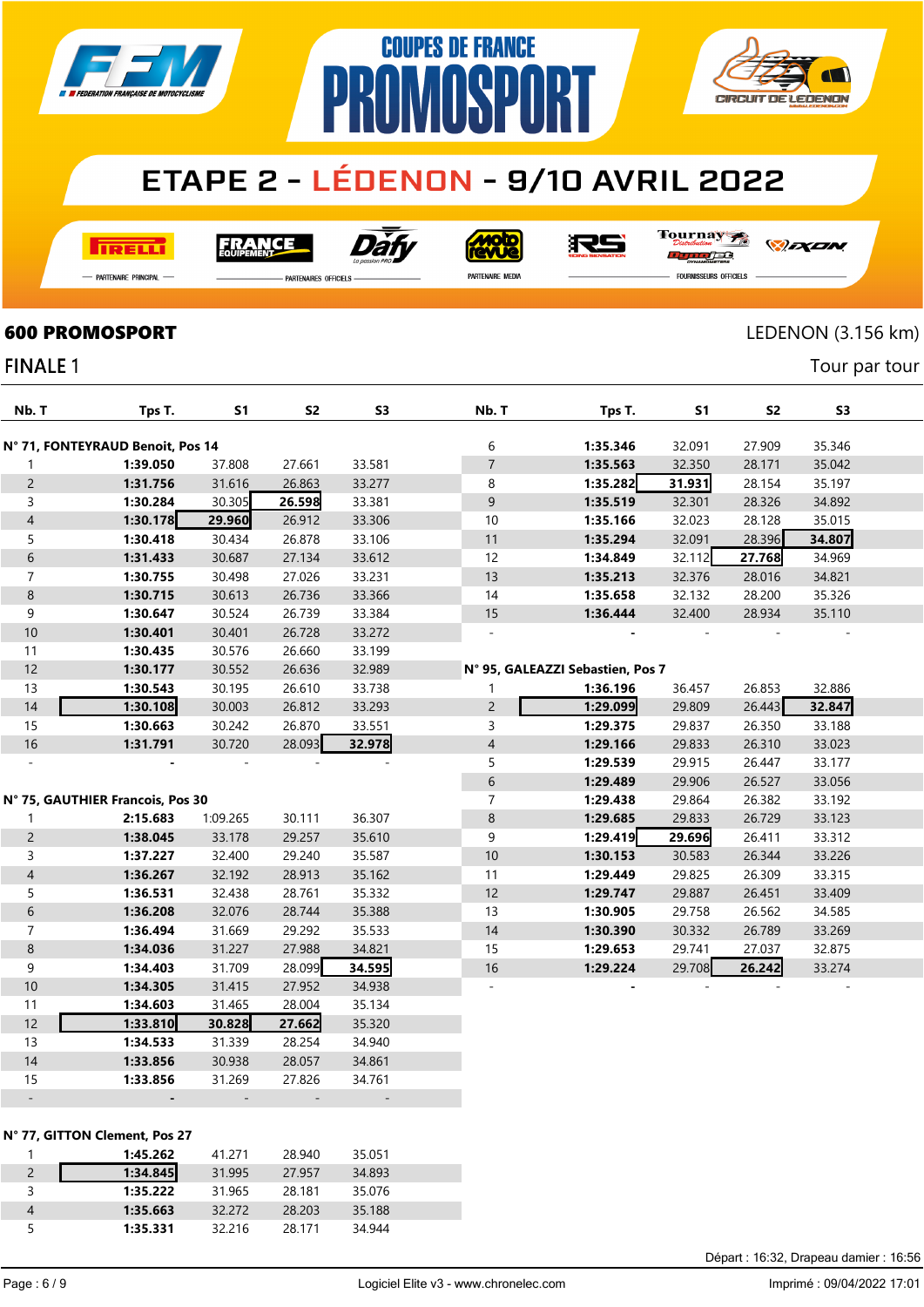

**COUPES DE FRANCE** 

**PROMOSPORT** 

**I तत्वच**र्च

Dài **FRANCE** 

<u>ajor</u>

沢ら

Tournay rse

-<br>Partenaire Principal

**FINALE 1** 

.<br>PARTENAIRES OFFICIELS

PARTENAIRE MEDIA

*DEXEN* 

**CIRCUIT DE LEDENON** 

FOURNISSEURS OFFICIELS

#### **600 PROMOSPORT** LEDENON (3.156 km)

Tour par tour

| Nb. T                    | Tps T.                        | <b>S1</b> | S <sub>2</sub> | S <sub>3</sub> | Nb. T                        | Tps T.   | <b>S1</b> | S <sub>2</sub> | S3     |  |
|--------------------------|-------------------------------|-----------|----------------|----------------|------------------------------|----------|-----------|----------------|--------|--|
|                          |                               |           |                |                |                              |          |           |                |        |  |
|                          | N° 96, CHENAL Lucas, Pos 20   |           |                |                | 5                            | 1:28.181 | 29.156    | 26.118         | 32.907 |  |
| 1                        | 1:44.844                      | 40.863    | 28.522         | 35.459         | $\,$ 6 $\,$                  | 1:28.350 | 29.268    | 26.342         | 32.740 |  |
| $\overline{c}$           | 1:33.763                      | 31.747    | 27.588         | 34.428         | $\overline{7}$               | 1:28.091 | 29.291    | 26.327         | 32.473 |  |
| 3                        | 1:33.889                      | 31.489    | 27.705         | 34.695         | $\,8\,$                      | 1:28.956 | 29.119    | 26.359         | 33.478 |  |
| $\overline{\mathcal{L}}$ | 1:32.388                      | 31.079    | 27.244         | 34.065         | 9                            | 1:27.721 | 28.948    | 26.150         | 32.623 |  |
| 5                        | 1:32.437                      | 30.944    | 27.333         | 34.160         | 10                           | 1:27.215 | 28.980    | 26.000         | 32.235 |  |
| 6                        | 1:31.546                      | 30.914    | 26.967         | 33.665         | 11                           | 1:28.377 | 29.197    | 25.972         | 33.208 |  |
| $\overline{7}$           | 1:30.751                      | 30.314    | 26.940         | 33.497         | 12                           | 1:27.637 | 28.961    | 25.924         | 32.752 |  |
| $\bf 8$                  | 1:31.665                      | 31.155    | 26.850         | 33.660         | 13                           | 1:27.859 | 29.313    | 26.178         | 32.368 |  |
| 9                        | 1:31.339                      | 30.351    | 27.092         | 33.896         | 14                           | 1:28.759 | 30.026    | 26.160         | 32.573 |  |
| $10\,$                   | 1:31.132                      | 30.383    | 26.905         | 33.844         | 15                           | 1:27.689 | 29.404    | 25.939         | 32.346 |  |
| 11                       | 1:32.195                      | 30.600    | 27.277         | 34.318         | 16                           | 1:27.999 | 29.438    | 26.279         | 32.282 |  |
| 12                       | 1:33.309                      | 31.136    | 27.620         | 34.553         | ÷,                           |          |           |                |        |  |
| 13                       | 1:32.479                      | 30.964    | 27.253         | 34.262         |                              |          |           |                |        |  |
| $14$                     | 1:31.857                      | 30.716    | 27.000         | 34.141         | N° 131, SIGOT Jeremy, Pos 23 |          |           |                |        |  |
| 15                       | 1:32.675                      | 30.672    | 27.416         | 34.587         | 1                            | 1:41.086 | 39.296    | 27.846         | 33.944 |  |
| $16$                     | 1:33.634                      | 31.084    | 27.491         | 35.059         | $\overline{c}$               | 1:33.203 | 31.604    | 27.828         | 33.771 |  |
|                          |                               |           |                |                | 3                            | 1:33.372 | 31.553    | 27.836         | 33.983 |  |
|                          |                               |           |                |                | $\overline{4}$               | 1:33.246 | 31.244    | 27.655         | 34.347 |  |
|                          | N° 110, CHEPY Alann, Pos 11   |           |                |                | 5                            | 1:32.981 | 31.641    | 27.562         | 33.778 |  |
| 1                        | 1:38.504                      | 38.221    | 26.878         | 33.405         | 6                            | 1:32.654 | 30.995    | 27.748         | 33.911 |  |
| $\overline{c}$           | 1:30.870                      | 30.893    | 26.909         | 33.068         | $\overline{7}$               | 1:32.630 | 30.909    | 27.456         | 34.265 |  |
| 3                        | 1:30.320                      | 30.160    | 26.967         | 33.193         | $\,8\,$                      | 1:33.402 | 31.616    | 27.542         | 34.244 |  |
| $\overline{\mathcal{L}}$ | 1:30.345                      | 30.113    | 26.689         | 33.543         | 9                            | 1:32.525 | 31.023    | 27.339         | 34.163 |  |
| 5                        | 1:30.863                      | 30.337    | 26.840         | 33.686         | 10                           | 1:33.716 | 31.785    | 27.573         | 34.358 |  |
| 6                        | 1:31.572                      | 30.578    | 27.392         | 33.602         | 11                           | 1:33.739 | 31.559    | 27.568         | 34.612 |  |
| $\overline{7}$           | 1:30.972                      | 30.520    | 26.764         | 33.688         | 12                           | 1:33.289 | 31.271    | 27.706         | 34.312 |  |
| 8                        | 1:30.437                      | 30.487    | 26.748         | 33.202         | 13                           | 1:33.504 | 32.155    | 27.609         | 33.740 |  |
| 9                        | 1:30.695                      | 30.517    | 26.805         | 33.373         | 14                           | 1:33.794 | 31.548    | 27.901         | 34.345 |  |
| $10\,$                   | 1:30.542                      | 30.282    | 26.698         | 33.562         | 15                           | 1:33.426 | 31.818    | 27.747         | 33.861 |  |
| 11                       | 1:30.235                      | 30.006    | 26.953         | 33.276         | 16                           | 1:33.902 | 31.429    | 27.662         | 34.811 |  |
| 12                       | 1:30.063                      | 30.081    | 26.886         | 33.096         |                              |          |           |                |        |  |
| 13                       | 1:30.550                      | 29.926    | 26.988         | 33.636         |                              |          |           |                |        |  |
| 14                       | 1:30.006                      | 29.785    | 26.738         | 33.483         |                              |          |           |                |        |  |
| 15                       | 1:30.105                      | 30.021    | 26.875         | 33.209         |                              |          |           |                |        |  |
| $16$                     | 1:30.196                      | 30.458    | 26.461         | 33.277         |                              |          |           |                |        |  |
|                          |                               |           |                |                |                              |          |           |                |        |  |
|                          |                               |           |                |                |                              |          |           |                |        |  |
|                          | N° 117, CERSOSIMO Luca, Pos 2 |           |                |                |                              |          |           |                |        |  |
| 1                        | 1:35.485                      | 36.444    | 26.299         | 32.742         |                              |          |           |                |        |  |
| $\overline{c}$           | 1:29.154                      | 29.845    | 26.767         | 32.542         |                              |          |           |                |        |  |
| $\mathsf{3}$             | 1:28.308                      | 29.518    | 26.105         | 32.685         |                              |          |           |                |        |  |
| $\overline{\mathcal{L}}$ | 1:28.129                      | 29.709    | 25.960         | 32.460         |                              |          |           |                |        |  |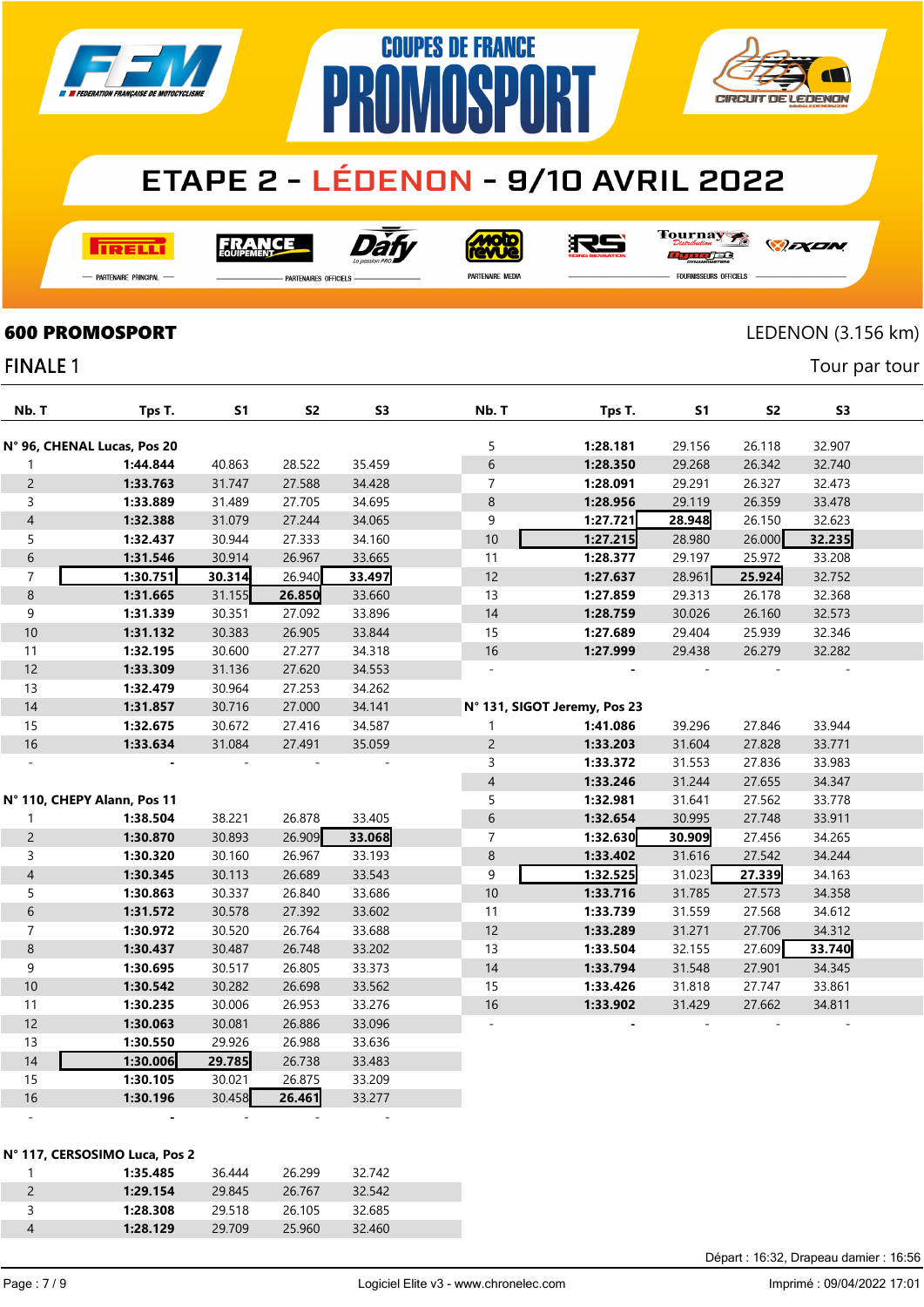

**COUPES DE FRANCE** 

**NMNSP** 

**I तत्वच**र्च

**FRANCE** 



<u>Molo</u><br>AVVe

沢ら

Tournay rec

*DEXEN* 

**CIRCUIT DE LEDENON** 

Tour par tour

- Partenaire Principal

**PARTENAIRES OFFICIELS** 

PR

PARTENAIRE MEDIA

**FOURNISSEURS OFFICIELS** 

# **600 PROMOSPORT** LEDENON (3.156 km)

#### **FINALE 1**

| Nb. T                    | Tps T.                         | <b>S1</b> | S <sub>2</sub> | <b>S3</b> | Nb. T | Tps T. | <b>S1</b> | S <sub>2</sub> |
|--------------------------|--------------------------------|-----------|----------------|-----------|-------|--------|-----------|----------------|
|                          | N° 141, JACQUET Jeremy, Pos 17 |           |                |           |       |        |           |                |
| $\mathbf{1}$             | 1:41.250                       | 39.404    | 28.025         | 33.821    |       |        |           |                |
| $\overline{c}$           | 1:31.742                       | 31.140    | 26.909         | 33.693    |       |        |           |                |
| 3                        | 1:31.943                       | 30.439    | 27.087         | 34.417    |       |        |           |                |
| $\overline{\mathcal{A}}$ | 1:30.970                       | 30.336    | 27.087         | 33.547    |       |        |           |                |
| 5                        | 1:30.605                       | 30.451    | 26.895         | 33.259    |       |        |           |                |
| $\sqrt{6}$               | 1:30.448                       | 30.250    | 26.933         | 33.265    |       |        |           |                |
| $\overline{7}$           | 1:30.199                       | 30.051    | 26.733         | 33.415    |       |        |           |                |
| $\bf 8$                  | 1:30.169                       | 30.089    | 26.791         | 33.289    |       |        |           |                |
| 9                        | 1:30.434                       | 30.261    | 26.882         | 33.291    |       |        |           |                |
| 10                       | 1:30.174                       | 30.066    | 26.891         | 33.217    |       |        |           |                |
| 11                       | 1:29.927                       | 30.074    | 26.670         | 33.183    |       |        |           |                |
| 12                       | 1:30.825                       | 30.284    | 27.156         | 33.385    |       |        |           |                |
| 13                       | 1:30.128                       | 30.030    | 26.819         | 33.279    |       |        |           |                |
| $14$                     | 1:30.952                       | 30.544    | 27.497         | 32.911    |       |        |           |                |
| 15                       | 1:30.123                       | 30.207    | 26.877         | 33.039    |       |        |           |                |
| 16                       | 1:32.426                       | 30.412    | 27.106         | 34.908    |       |        |           |                |
| $\omega$                 |                                |           |                |           |       |        |           |                |
|                          |                                |           |                |           |       |        |           |                |
|                          | N° 146, LATRECHE Theo, Pos 21  |           |                |           |       |        |           |                |
| $\mathbf{1}$             | 1:43.882                       | 40.185    | 28.692         | 35.005    |       |        |           |                |
| $\overline{c}$           | 1:34.287                       | 31.626    | 28.214         | 34.447    |       |        |           |                |
| 3                        | 1:33.434                       | 31.470    | 27.787         | 34.177    |       |        |           |                |
| $\overline{\mathcal{L}}$ | 1:32.544                       | 30.964    | 27.491         | 34.089    |       |        |           |                |
| 5                        | 1:32.984                       | 31.402    | 27.454         | 34.128    |       |        |           |                |
| $6\,$                    | 1:33.626                       | 31.937    | 27.742         | 33.947    |       |        |           |                |
| $\overline{7}$           | 1:32.532                       | 31.137    | 27.530         | 33.865    |       |        |           |                |
|                          | 1:32.526                       | 30.946    |                | 34.019    |       |        |           |                |
| $\bf 8$<br>9             |                                |           | 27.561         |           |       |        |           |                |
| $10\,$                   | 1:32.442                       | 31.114    | 27.394         | 33.934    |       |        |           |                |
|                          | 1:32.054                       | 30.767    | 27.408         | 33.879    |       |        |           |                |
| 11                       | 1:32.855                       | 31.086    | 27.677         | 34.092    |       |        |           |                |
| $12$                     | 1:32.850                       | 31.261    | 27.585         | 34.004    |       |        |           |                |
| 13                       | 1:32.791                       | 31.522    | 27.410         | 33.859    |       |        |           |                |
| $14$                     | 1:32.285                       | 30.972    | 27.525         | 33.788    |       |        |           |                |
| 15                       | 1:32.486                       | 30.907    | 27.737         | 33.842    |       |        |           |                |
| 16                       | 1:33.085                       | 31.329    | 27.710         | 34.046    |       |        |           |                |